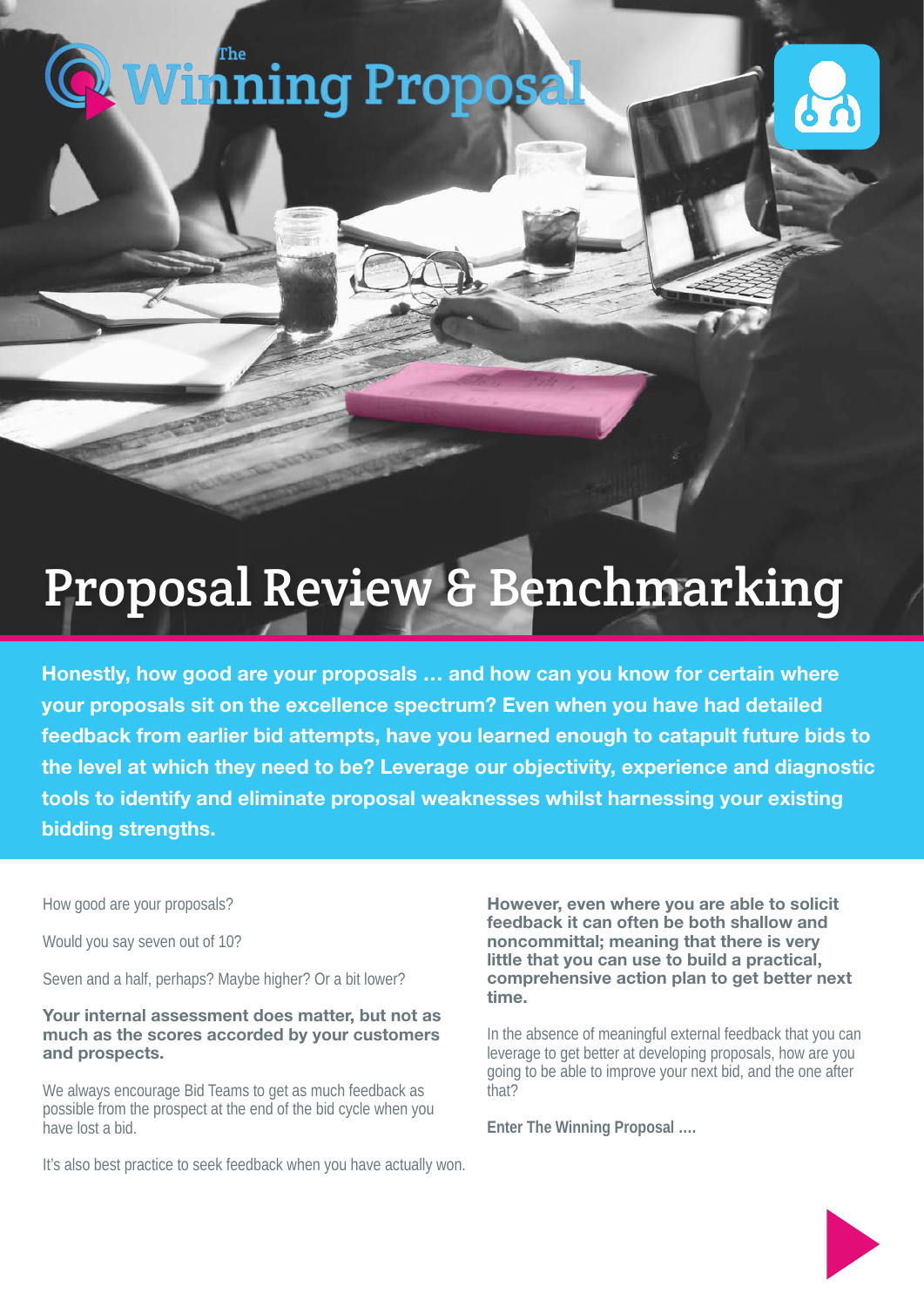# **CSLE &**

**In six weeks they helped grow our funnel by £65m, £31m of which became closed business within four m six weeks they helped grow our<br>funnel by £65m, £31m of which be-<br>came closed business within four<br>months - a fantastic achievement!<br>***Strategy and Marketing Director, Care UK* 

## External Expertise

The Winning Proposal team brings objectivity and experience to assessing your bids, allowing us to rigorously assess the quality of your current and past tender documents.

There is no reason for us to hold back! And being rather direct and somewhat blunt leads to the best and fastest improvements in your proposals.

#### Think of us as your bid doctor. We'll help you identify what is wrong with your proposals and then prescribe the most effective solutions to make them better.

Over the years we have learned that the needs of the companies that we work with



fall into one of three categories:

1. The bid team needs to get a **speedy external perspective** on the quality of a recent proposal to spot weaknesses for corrective "quick fixes" next time round

*"*



- 2. Win rates are not as high as the business needs them to be and an **objective "deep dive"** is required, led by outside experts dedicated to excellence in proposal development
- 3. Again, a full "deep dive" and recommendations report is required, but there is an additional desire to **compare the quality of their bids against those of their industry peers and competitors**

It is on the basis of these three requirement classifications that we offer three types of proposal review services to proposal development teams:

- **1. Mini Healthcheck**
- **2. Full Healthcheck**
- **3. Healthcheck and Benchmark**  (includes peer Proposal Review)

*"*

**We sought a strategic business partner able to quickly understand our needs for development and to help define our top level plan for future success ... throughout Duncan [the Winning Proposal] impressed us with his thoughtfulness, professionalism and dedication.** and to help define our top level plan for future<br>success ... throughout Duncan [the Winning<br>Proposal] impressed us with his thoughtful-<br>ness, professionalism and dedication.<br>Group Marketing Director, benenden group

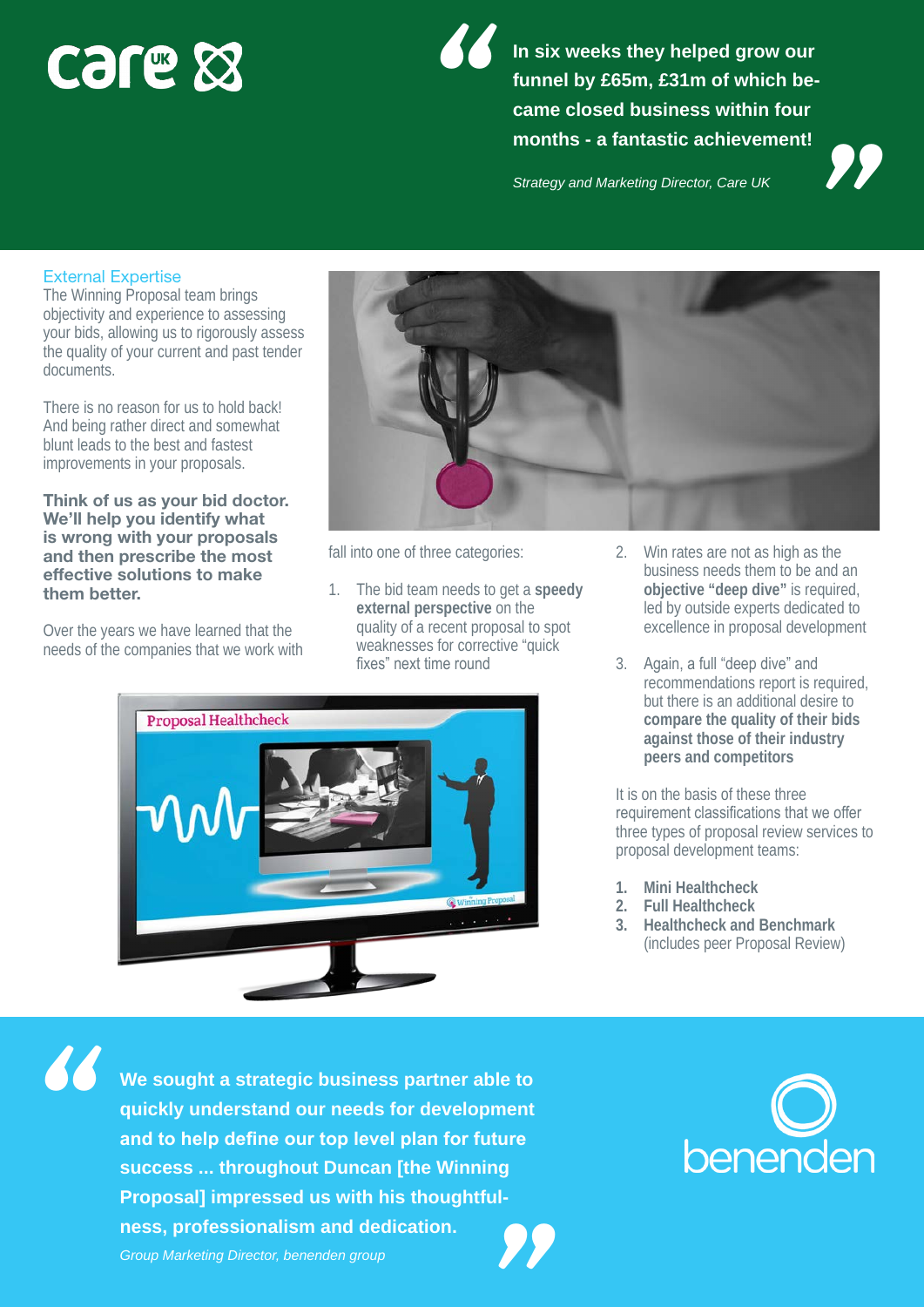**Think of The Winning Proposal as your bid doctor. We'll help you identify what is wrong with your proposals and then prescribe the most effective solutions to make them better.**

#### 1. Mini Healthcheck

If you need a handful of critical, actionable top-level pointers to guide you to the key changes to your proposals that will have the biggest bang for your buck then The Winning Proposal's Mini Healthcheck service is your logical start point.

**We offer this service to new clients without charge.** 

One of our experts will assess a recent proposal of your choosing and produce a short, punchy report highlighting:

- Proposal Look and feel
- Win themes and messaging
- **Structure**
- Areas for improvement (action plan)
- The Secrets of Proposal Success

#### Why do we offer this service for free? Because we want to build a trusted relationship with you and your team.

We know that if we can point out areas in your proposal development process where relatively small tweaks can yield big improvement gains ("quick wins") then you are likely to commission us

commercially to help execute some of those improvements.

### 2. Full Healthcheck

Does your Bid Team need to make the quantum leap and systematically move proposal win rates in the right direction?

When you need to exert greater control over your proposals and rapidly increase their quality a comprehensive "deep dive" is required – The Winning Proposal's Full Healthcheck.

Our proposal consultant will review several of your most recent proposals and speak with nominated Bid Team members before developing and presenting our findings report and action plan structured as follows:

- First Impressions
- Power of Win Themes
- Strength of the Value Proposition (VP)
- The Executive Summary Strength and appropriateness of writing and style
- Use of graphics and other visual elements
- Commercials (optional)
- Alignment with client's need (from the Request for Proposal, RFP)
- Recommendations (action plan)

Each of these key areas is scored using our Bid Scoring Matrix Tool so you will now know exactly how good your proposals are.

### 3. Healthcheck and Benchmark

(Includes peer Proposal Review)

The depth of our client base in certain sectors has allowed us to objectively score proposals across sectors and subsectors.

Depending on the availability of sectorspecific data we may be able to offer the Full Healthcheck service (above) coupled with a Benchmarking report whereby we assess the relative strengths and weaknesses of your proposals against those of your peers.

The confidentiality of data remains absolute always, with benchmarking steering you to those areas that must be prioritised for quality gains and improved win rates in your particular industry.





**[They] made important suggestions around the bidding process that made our proposal work faster and better, as evidenced by our much improved win rate. They] made important suggestions around the bidding<br>process that made our proposal work faster and better, as<br>evidenced by our much improved win rate.<br>***Graham Jones, Programme Director and Bid Controller, DoctorLink*